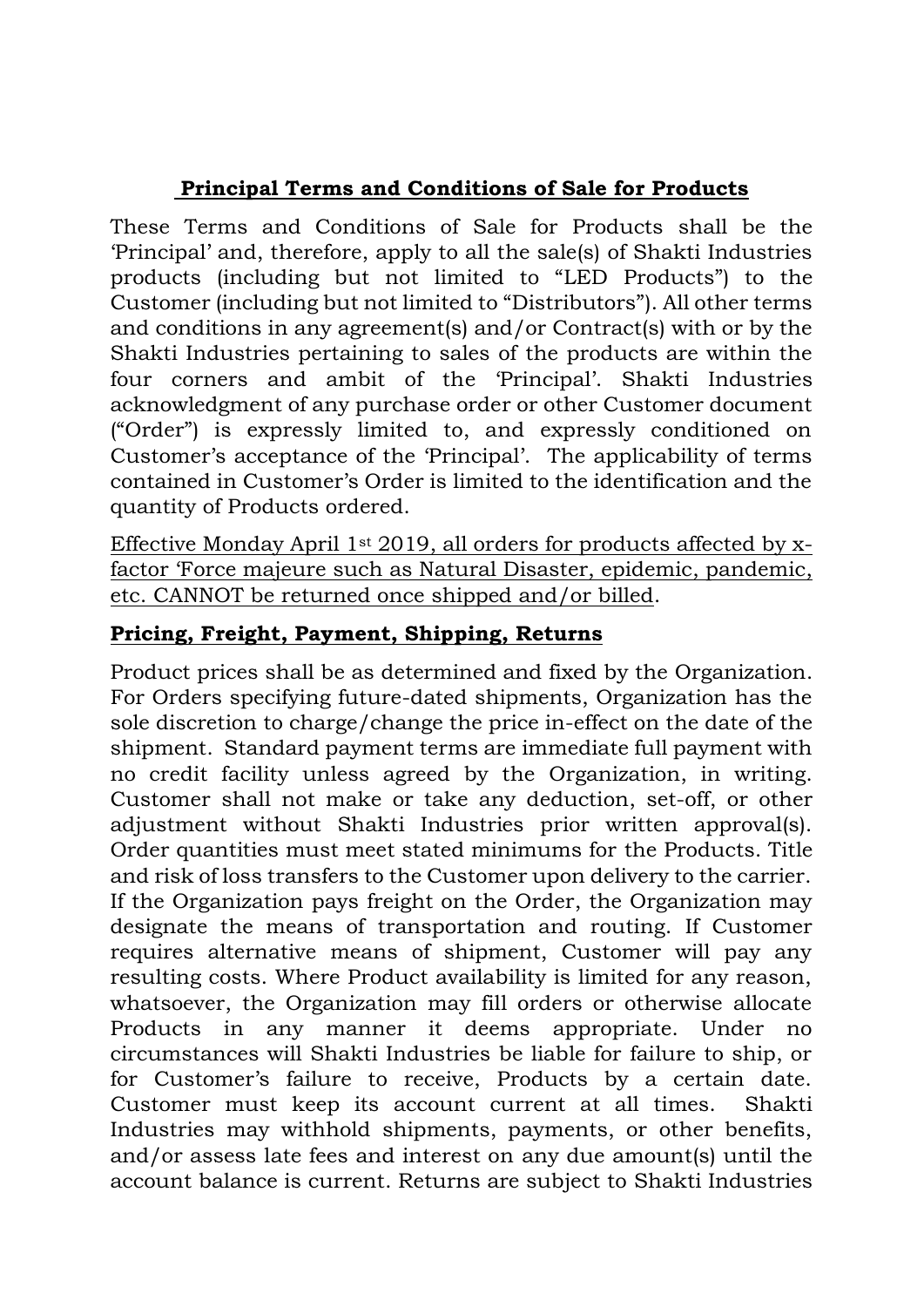applicable return goods policy and require advance authorization of the Organization.

## **Compliance**

Shakti Industries will manufacture and sell the Products in compliance with the National, State, and Local Laws applicable to the Product(s). Customer will comply with the National, State, and Local Laws applicable to the handling, transportation, storage, use, processing, disposal, distribution, sale, and resale of Products and to any of Customer's products that contain or are made by using the Shakti Industries Products. Under no circumstances will either party offer or make any payment or give anything of value to another person or entity where such payment or action would violate an applicable law or regulation, including, but not limited to, any applicable antibribery, anti-corruption, or anti-kickback law.

## **Product Information, Selection, and Use**

Shakti Industries may provide Product information, including technical information, specifications, recommendations, literature, and other materials (collectively "Product Information") for Customer's convenience in Customer's selection of Products. The accuracy or completeness of Product Information is not guaranteed and is subject to change without notice. No license under Shakti Industries or any third-party intellectual property rights is granted or implied with this Product Information. Customer is solely responsible for evaluating and selecting Products and determining whether each Product is fit for a particular purpose and suitable for Customer's use; resale and method of application. Products are not manufactured to any Customer requirements or specifications unless expressly agreed to in writing by Shakti Industries. Products that are sold for Customer's use or consumption may not be repackaged, resold, or redistributed in any manner without Shakti Industries prior written consent.

### **Warranty, Disclaimer, Limited Remedy**

Unless a different warranty is expressly specified on the applicable Product Information or Product packaging, Shakti Industries warrants that each Product meets Shakti Industries applicable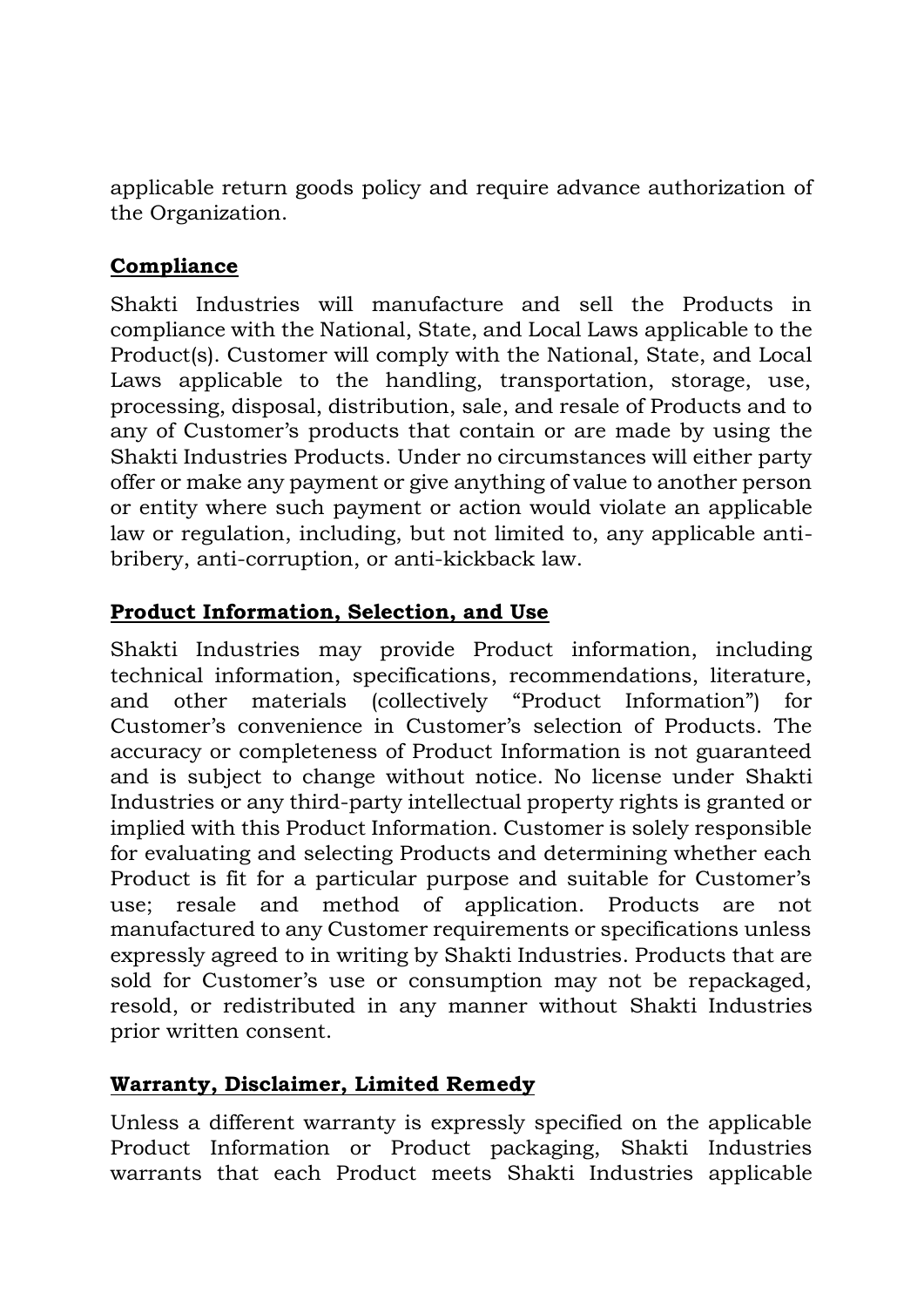Product specifications at the time Shakti Industries ships each Product. Shakti Industries MAKES NO OTHER WARRANTIES OR CONDITIONS, EXPRESS OR IMPLIED, INCLUDING, BUT NOT LIMITED TO, ANY IMPLIED WARRANTIES OR CONDITIONS OF MERCHANTABILITY, FITNESS FOR A PARTICULAR PURPOSE, AND ARISING OUT OF A COURSE OF DEALING, PERFORMANCE, CUSTOM, OR USAGE OF TRADE.

If a product is non functional / dead out of box during the period of the warranty, without containing any sign of damage both internal and external, such product(s) will be considered under replacement warranty of Shakti Industries subject to technical inspection by the ISO certified in-house lab of the Shakti Industries.

The LED product(s) confirms the wattage only and, therefore, drop in lumen shall not be under the warranty.

Even if a Product does not conform to this warranty, Customer's sole and exclusive remedy is, at Shakti Industries discretional option, repair / replacement of the nonconforming Product.

Shakti Industries has no obligation under this warranty with respect to Products that are modified or damaged, including through misapplication, misuse, abuse, accident, neglect, or mishandling; fused products and / or flickering products.

Customer must notify in writing to Shakti Industries within 30 days after receipt that it believes a Product is non-conforming and, thereafter, cooperate with Shakti Industries investigation pertaining to the manner of storage of the products; etc. to corroborate; testify and certify such claim(s). No claim(s) shall be admitted and / or approved until corroborated; testified and certified by the Shakti Industries. After lapse of the 30 days' time the Customer shall tend to waive all right(s) or claim(s) with respect to such non-conformance.

The foregoing warranty and remedy shall not apply to experimental or developmental Products or products not mentioned with any warranties, which are sold "as is" and without any warranty.

### **Limitation of Liability**

Except for the limited remedy above, and except to the extent prohibited by law, Shakti Industries is not liable for direct, indirect,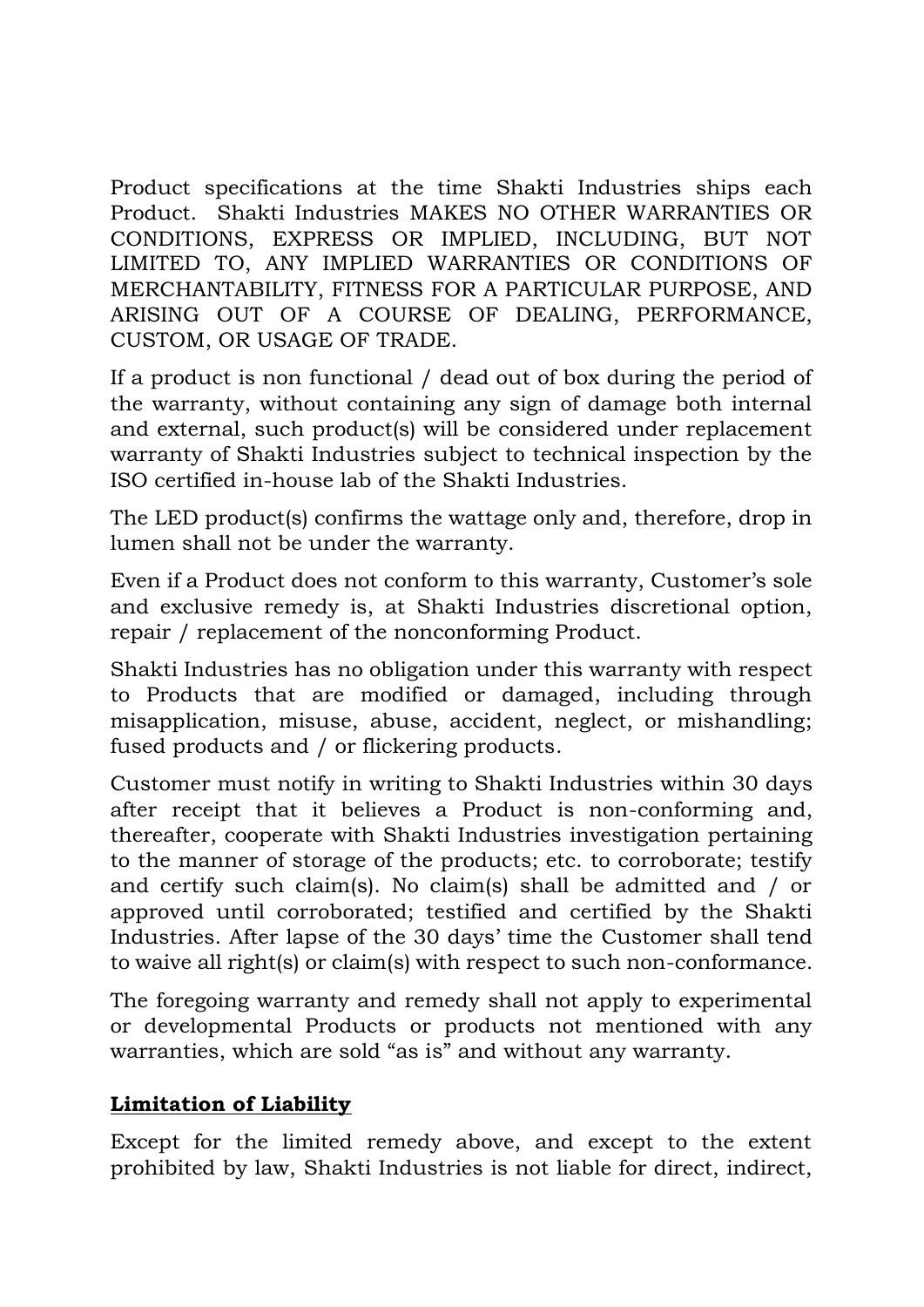incidental, special, punitive, or consequential damages (including, but not limited to, lost profits, revenue, business, opportunity, or goodwill) that directly or indirectly arise from or relate to Products, regardless of the legal or equitable theory asserted, including, but not limited to, warranty, contract, negligence, fraud, or strict liability.

## **Order Cancellation**

Customer may cancel an Order only with Shakti Industries written consent. In the event of an approved cancellation, and where Shakti Industries has incurred costs and expenses that cannot reasonably be recovered through sale of the Products to another person or entity, Customer will pay Shakti Industries for all such costs and expenses, which may include costs of related raw materials, packaging, and other items dedicated to Products. Shakti Industries may cancel a Customer Order without obligation or liability upon notice to Customer.

## **Taxes**

Product prices do not include any applicable taxes, tariffs, duties, fees, or charges of any type imposed by any governmental authority. Taxes will be separately itemized on Shakti Industries invoice and Customer will be liable for their full payment.

### **Effect of Other Agreements, Terms**

Where Shakti Industries and Customer have a specific agreement for the sale or supply of Products or an individual Shakti Industries business unit has issued specific terms and conditions for specific products, that agreement or the business unit specific terms and conditions (collectively "Shakti Industries Agreement Terms") will control, as to these Sales Terms, to the extent that the Shakti Industries Agreement Terms are in addition to or conflict with these Sales Terms. By placing order(s) of the Product(s) with Shakti Industries, the Customer agrees to be bound by all terms and conditions, program requirements, and other policies set forth in the applicable Shakti Industries price pages, order forms, or order systems.